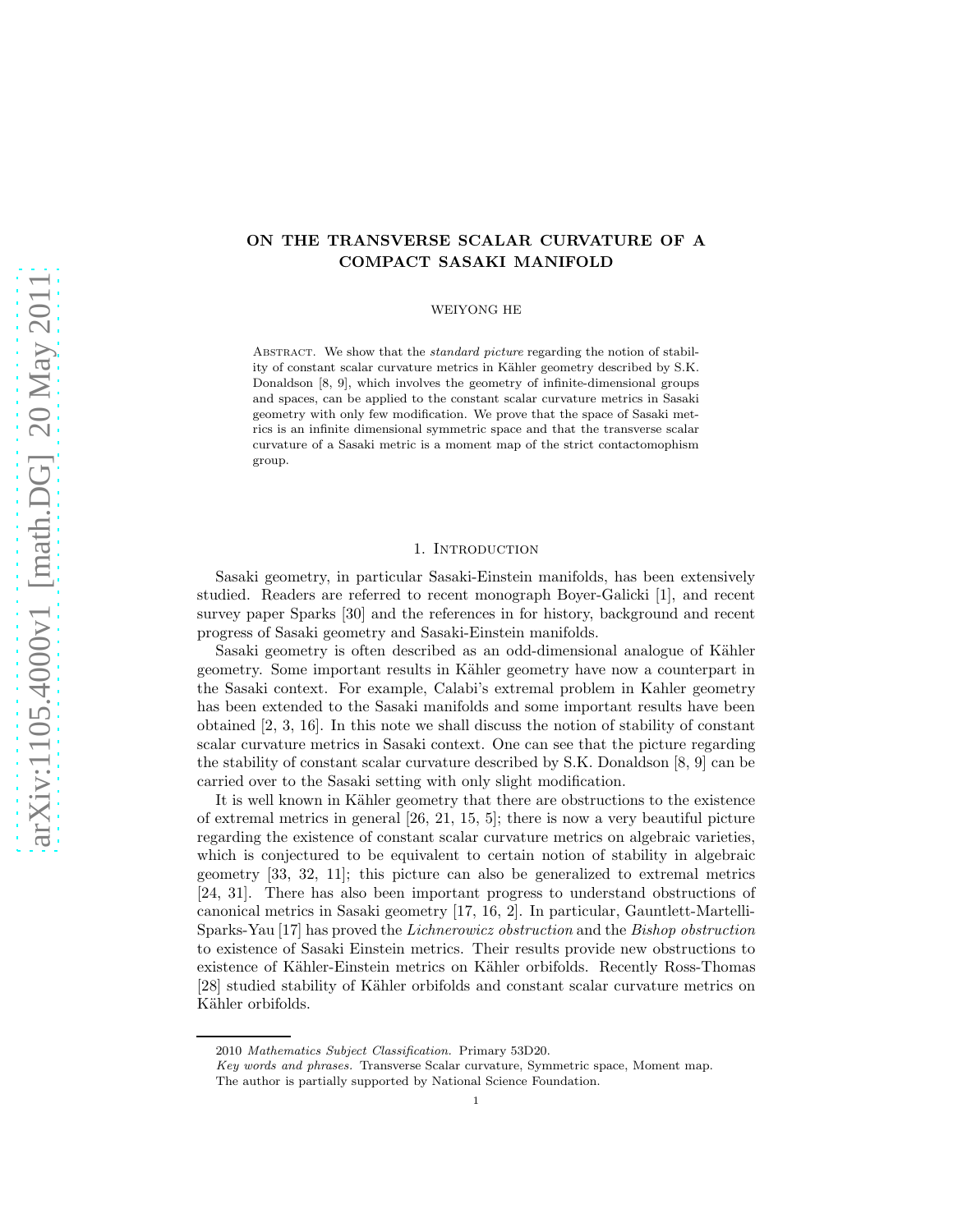In  $[8, 9]$ , Donaldson suggested that the stability of Kähler-Einstein metrics [33, 32] fits into a general framework, involving the geometry of infinite dimensional groups and spaces; from this point of view, the notion of stability can be extended to, for example, the metrics of constant scalar curvature. One of the key observations relating canonical metrics in Kähler geometry with the geometry of infinite dimensional groups and spaces is that the scalar curvature of a Kähler manifold  $(V, \omega)$  can be interpreted as a moment map of symplectomorphism group of  $(V, \omega)$  [14, 8]. We shall show similar pictures described in [8, 9] can be extended to Sasaki geometry with only slight modification. Our discussion follows closely the discussion by S.K. Donaldson  $[8, 9]$  in (almost) Kähler setting. While the picture described by Donaldson stimulates tremendous work in Kahler geometry; it might still be worth to show that the similar picture holds for the Sasaki case, even though there is no new idea beyond [8, 9] and there is only few modification to prove the results.

In Section 3 we consider the space of Sasaki metrics studied in [18, 19] , which is the analogue of the space of Kähler metrics as in  $[23, 29, 9]$ . Guan-Zhang  $[18, 19]$ studied the geometry of the space of Sasaki metrics, in particular the geodesic equations. They proved, among others, the regularity results of the Dirichlet problem of the geodesic equation with applications in Sasaki geometry, parallel the results of Chen  $[7]$  and Calabi-Chen  $[6]$  in the space of Kähler metrics. As a consequence of their results, the space of Sasaki metrics is a non-postively curved metric space. We observe that the space of Sasaki metrics is an infinite dimensional symmetric space as in the Kähler setting [23, 29, 9]. Moreover,  $H$  can be viewed as the dual space of the strict contactomorphism group  $\mathcal{G}$ .

In Section 4 we show that the transverse scalar curvature of a Sasaki metric (K-contact metric) can be interpreted as a moment map of strict contactomorphism group; hence the "standard picture" described in [8, 9] can be extended to Sasaki geometry. Thus it is not a surprise that the existence of canonical metrics in Sasaki geometry should also be relevant to the notion of stability, see [28] for recent progress. Following [9], we shall present a problem regarding nonexistence of constant transverse scalar curvature metrics, using the notion of geodesic rays and the K-energy in Sasaki geometry [22, 19].

# 2. Sasaki Geometry, the Contact Structure and the Transverse KÄHLER STRUCTURE

A Sasaki manifold involves many interesting structures, including its underlying contact structure and the transverse Kähler structure. In this section we recall these relevant structures on Sasaki manifolds, or more generally, K-contact manifolds.

Let  $(M, \eta)$  be a compact contact manifold of dimension  $2n + 1$  with a contact 1-form  $\eta$  such that  $\eta \wedge (d\eta)^n$  is nowhere vanishing. The Reeb vector field  $\xi$  is define uniquely by

$$
\eta(\xi) = 1, \iota_{\xi} d\eta = 0.
$$

The 1-dimensional foliation generated by ξ is called the *Reeb foliation*. The contact form  $\eta$  defines a vector sub-bundle D of the tangent bundle TM such that  $\mathcal{D} =$  $ker(\eta)$  and  $TM = \mathcal{D} \oplus L\xi$ , where  $L\xi$  is the trivial line bundle generalized by  $\xi$ . A contactomorphism  $f : M \to M$  is a diffeomorphism which satisfies  $f^*\eta = \exp(F)\eta$ for some function  $F : M \to \mathbb{R}$ . The group  $\mathfrak{G}$  of contactomorphisms leaves  $\mathcal{D} =$  $ker(\eta)$  invariant. With the 1-form  $\eta$  fixed we can also define the group  $\mathcal G$  of strict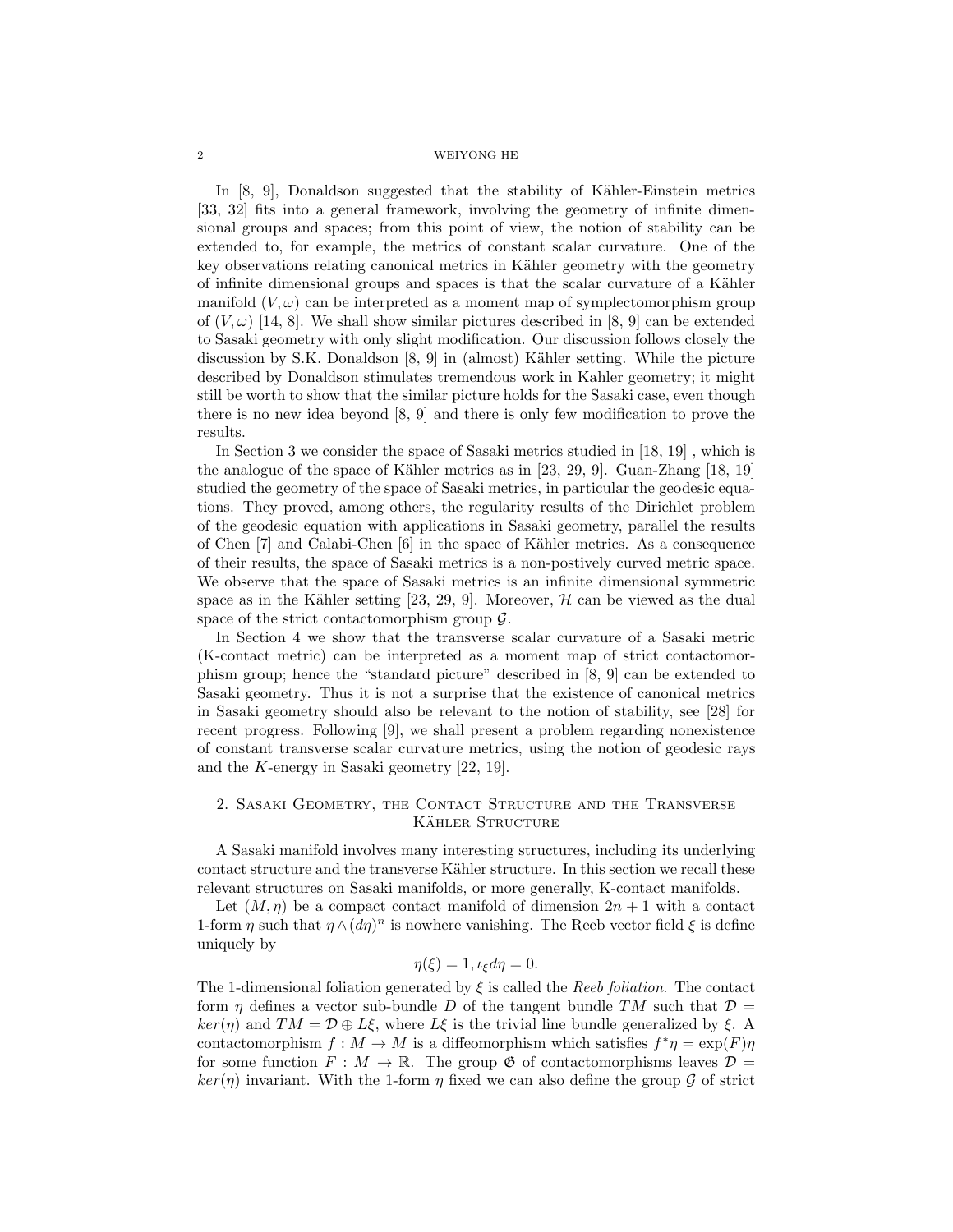contactomorphisms by the condition  $f^*\eta = \eta$ ; it is clear that  $\mathcal G$  is a subgroup of  $\mathfrak G$ . We denote the Lie algebra of  $\mathfrak{G}$  and  $\mathfrak{G}$  by  $\mathfrak{h}$  and  $\mathfrak{g}$  respectively. The Lie algebra can be characterized by

$$
\begin{aligned} \mathfrak{h} &= \{X \in \Gamma(TM), L_X\eta = F\eta \text{ for some } F \in C^\infty(M)\}, \\ \mathfrak{g} &= \{X \in \Gamma(TM), L_X\eta = 0\}. \end{aligned}
$$

A vector field X is called contact if  $L_X \eta = F \eta$  and it is called strict contact if  $L_X \eta = 0$ . There is a Lie algebra isomorphism between the space  $C^{\infty}(M)$  of functions on M and the Lie algebra  $\mathfrak{h}$ , see [27, 1] for the details. For every function  $H: M \to \mathbb{R}$ , there exists a unique contact vector field  $X = X_H : M \to TM$  which satisfies

$$
H = \eta(X), \iota_X d\eta = dH(\xi)\eta - dH.
$$

The Possion bracket is then defined by

$$
\{F, H\} = \eta([X_F, X_H]).
$$

There is also a natural  $L^2$  inner product on  $C^{\infty}(M)$ :

$$
\langle f, h \rangle = \int_M f h d\mu,
$$

where  $d\mu = (2^n n!)^{-1} \eta \wedge (d\eta)^n$  is a volume form determined by  $\eta$ . However this  $L^2$  product is not  $\mathfrak{G}$ -invariant. Instead we consider the subgroup  $\mathcal G$  and the space  $C^{\infty}_B(M)$  of basic functions on  $M$ , where

$$
C_B^{\infty}(M) = \{ \phi \in C^{\infty}(M) : d\phi(\xi) = 0 \}.
$$

Then  $C^{\infty}_B(M)$  is a sub-algebra of  $C^{\infty}(M)$  and it is isomorphic to the Lie algebra of **g** (for example, see [1] Section 6.1). The  $L^2$  inner product, restricted on  $C_B^{\infty}(M)$ , is G-invariant. We can write  $C_B^{\infty}(M) = C_{B,0}^{\infty}(M) \oplus \mathbb{R}$ , where  $C_{B,0}^{\infty}(M)$  is the space of functions of integral zero, the  $L^2$  orthogonal complement of the constants. Now the groups  $\mathcal G$  has a bi-invariant metric defined by  $L^2$  inner product on its Lie algebra, so it furnishes an example of infinite dimensional symmetric space. When M is a Sasaki manifold, we shall show in next section that this space has a *negatively curved dual*.

First we recall the K-contact structure. Let  $(M^{2n+1}, \eta, \xi)$  be a compact contact manifold.

**Definition 2.1.** *A* (1, 1)*-tensor field*  $\Phi : TM \rightarrow TM$  *is called an almost contactcomplex structure if*

$$
\Phi \xi = 0, \Phi^2 = -id + \xi \otimes \eta.
$$

*It is called an K-contact-complex structure if in addition,* LξΦ = 0*. An almost contact-complex structure is compatible with* η *if*

$$
d\eta(\Phi X, \Phi Y) = d\eta(X, Y); d\eta(X, \Phi X) > 0, X \in \mathcal{D}, X \neq 0.
$$

If  $\Phi$  is compatible with  $\eta$ ,  $(M, \eta, \Phi)$  defines a Riemannian metric

$$
g(X,Y) = \frac{1}{2}d\eta(X,\Phi Y) + \eta(X)\eta(Y),
$$

and  $(M, \eta, \xi, \Phi, g)$  is called a contact metric structure. This metric structure is called a K-contact metric structure if  $L_{\xi} \Phi = 0$ , which corresponds to an almost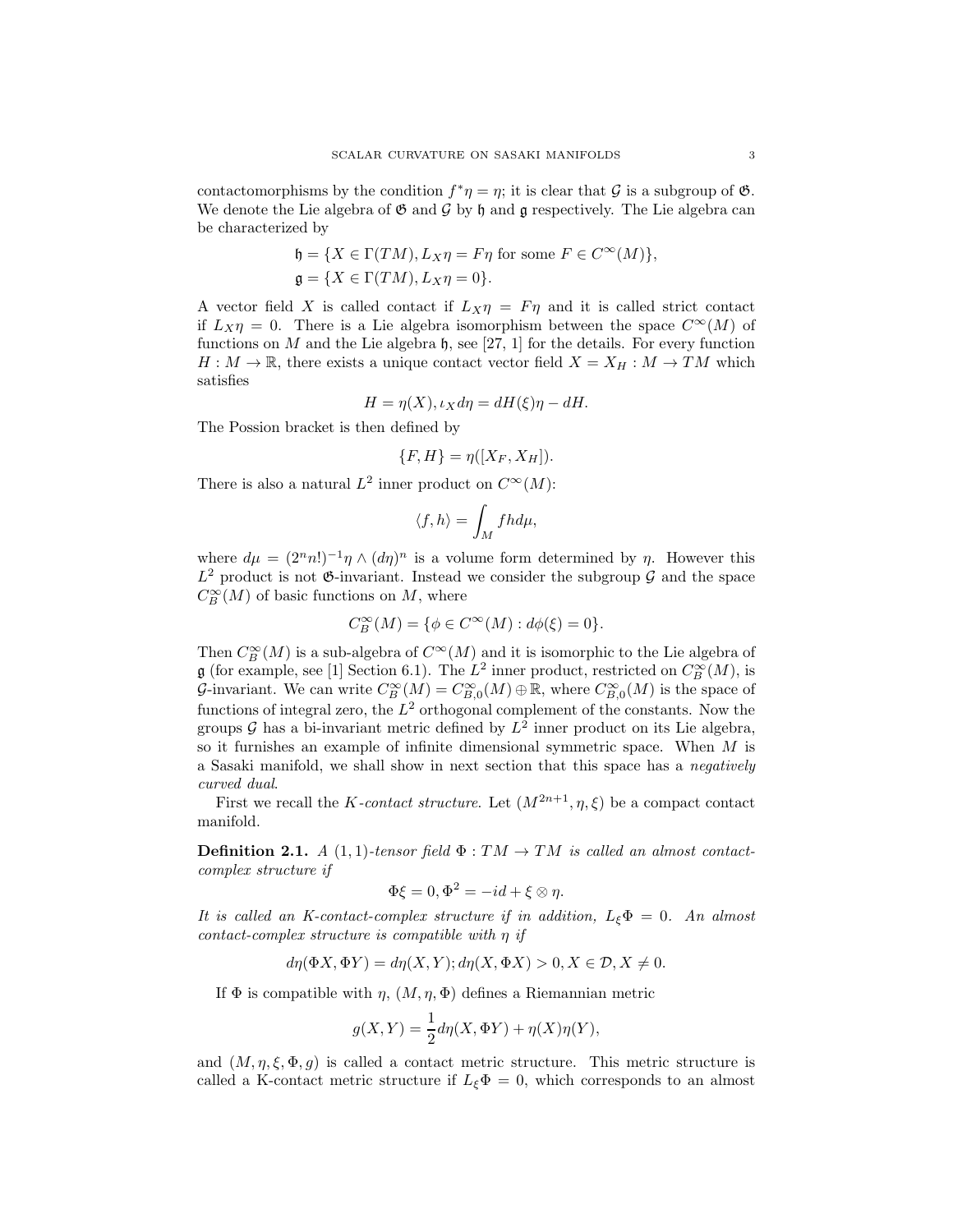Kähler metric on a symplectic manifold. A Sasaki structure can then be defined as a K-contact metric structure  $(M, \eta, \xi, \Phi, g)$  where  $\Phi$  satisfies an integrable condition

$$
\nabla \Phi(X, Y) = g(\xi, Y)X - g(X, Y)\xi.
$$

This definition is equivalent to the following characterization: a Riemannian metric  $(M, \eta, \xi, \Phi, g)$  is called Sasaki if the cone metric  $(C(M) = M \times \mathbb{R}_+, dr^2 + r^2 g)$  is Kähler. The complex structure  $J$  on  $C(M)$  can be defined as

$$
J\left(r\frac{\partial}{\partial r}\right) = \xi, JY = \Phi Y - \eta(Y)r\frac{\partial}{\partial r}, Y \in \Gamma(TM).
$$

For a Sasaki structure, there are two relevant Kähler structures. One is the Kähler cone structure on  $C(M)$  and the other is the transverse Kähler structure for the Reeb foliation. For our purpose, we shall also consider the *transverse almost Kähler* structure for a K-contact metric structure  $(M, \eta, \xi, \Phi, g)$ . The discussion is similar as in the transverse Kähler structure  $[1, 16]$ . We shall describe the transverse almost Kähler structure both globally and locally.

Let  $\{U_{\alpha}\}_{{\alpha}\in I}\subset \mathbb{R}^{2n+1}$  be an open covering of M and let  $\pi_{\alpha}: U_{\alpha}\to V_{\alpha}\subset \mathbb{R}^{2n}$ be submersions such that  $d\pi_{\alpha}(\xi)=0$  and when  $U_{\alpha} \cap U_{\beta} \neq \emptyset$ 

$$
\pi_\alpha \circ \pi_\beta^{-1} : \pi_\beta(U_\alpha \cap U_\beta) \to \pi_\alpha(U_\alpha \cap U_\beta)
$$

is diffeomorphic. On each  $V_{\alpha}$ , we can define an almost Kähler metric as follows.

Let  $(x^1, x^2, \dots, x^{2n})$  be a local coordinate on  $V_\alpha$ . We can pull this back on  $U_\alpha$ and still write them as  $x^1, x^2, \cdots, x^{2n}$ . Let  $x^0$  be the coordinate along the leaves with  $\xi = \frac{\partial}{\partial x^0}$ . Then  $(x^0, x^1, \dots, x^{2n})$  forms a local coordinate on  $U_\alpha$ . Suppose we can write  $\eta = dx^0 - a_i dx^i$  locally for some functions  $a_i$ ,  $1 \le i \le 2n$ . Since  $\iota_{\xi} d\eta = 0$ , it is clear that  $da_i(\xi) = 0$  and  $a_i$  is a function of  $x^1, \dots, x^{2n}$ . We can then define

$$
\omega_{\alpha} := \frac{1}{2} \left( \frac{\partial a_i}{\partial x^j} - \frac{\partial a_j}{\partial x_i} \right) dx^i \wedge dx^j = \omega_{ij} dx^i \wedge dx^j.
$$

It is clear that  $\omega_{\alpha}$  coincides with  $\frac{1}{2}d\eta$  on  $\{x^0 = const\} \subset U_{\alpha}$ . We also get that  $\mathcal{D}$ is spanned by the vectors of the form

$$
e_i = \frac{\partial}{\partial x^i} + a_i \frac{\partial}{\partial x^0}, i = 1, 2, \cdots, 2n.
$$

For any  $p \in U_\alpha$  there is an isomorphism induced by  $\pi_\alpha$ 

$$
d\pi_{\alpha}: \mathcal{D}_{p} \to T_{\pi_{\alpha(p)}} V_{\alpha}; \ d\pi_{\alpha}(e_{i}) = \frac{\partial}{\partial x^{i}}.
$$

An almost contact-complex structure K can be written as

$$
\Phi e_i = \Phi_i^j e_j, \ \Phi_i^j \Phi_j^k = -\delta_i^k.
$$

A simple computation shows that the condition  $\Phi_{\xi}K = 0$  implies that

$$
\frac{\partial \Phi_i^j}{\partial x^0} = 0.
$$

Hence we can define an almost complex structure on  $V_{\alpha}$  such that

$$
\Phi_{\alpha}\frac{\partial}{\partial x_i}=\Phi^j_i\frac{\partial}{\partial x_j}.
$$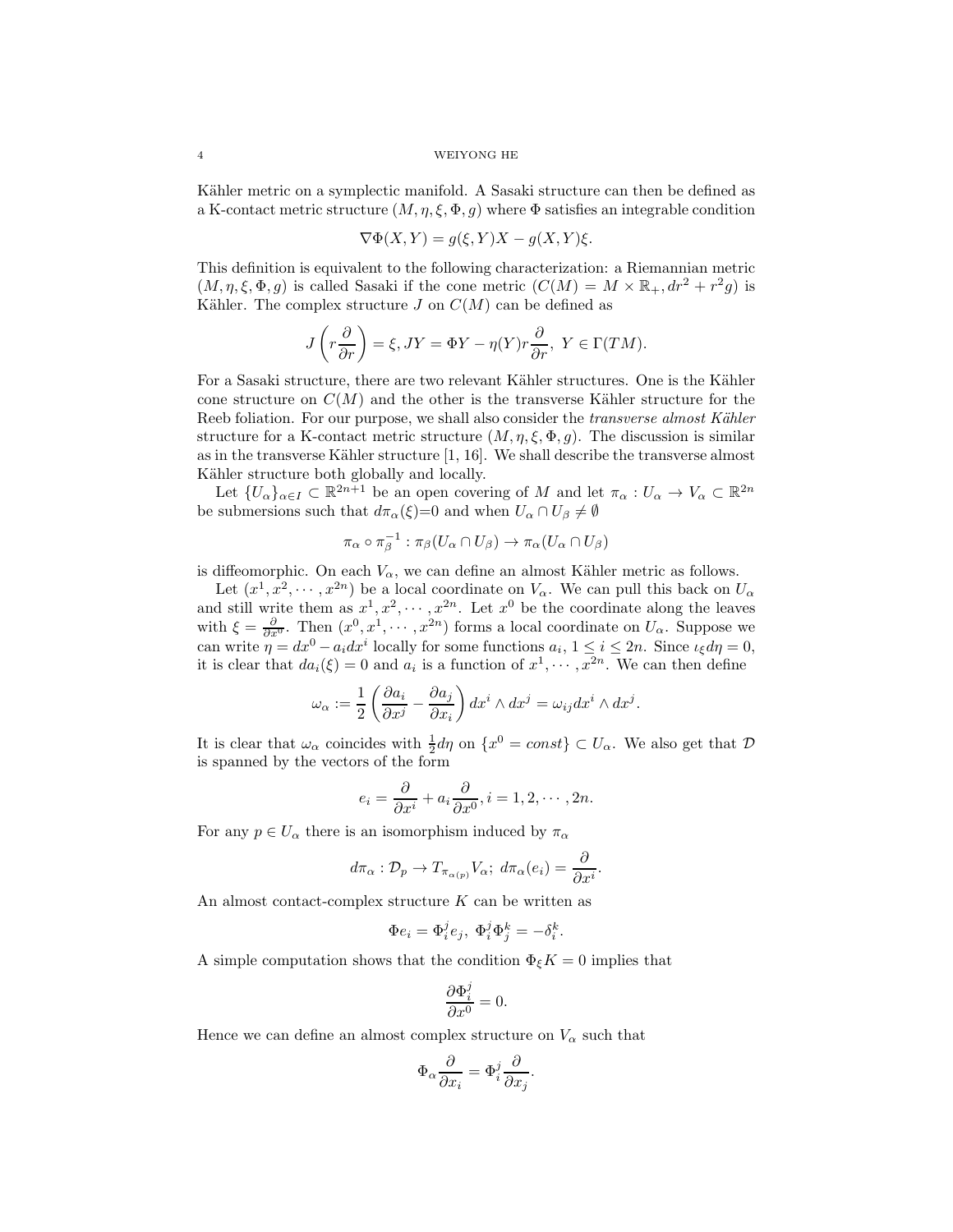It is clear that  $\Phi_{\alpha}$  is compatible with  $\omega_{\alpha}$ ; thus we can define an almost Kähler metric  $g_{\alpha}^{T}$  on  $V_{\alpha}$ . By this construction,

$$
\pi_{\alpha} \circ \pi_{\beta}^{-1} : \pi_{\beta}(U_{\alpha} \cap U_{\beta}) \to \pi_{\alpha}(U_{\alpha} \cap U_{\beta})
$$

gives an isometry of almost Kähler manifolds. The collection of almost Kähler metrics  $\{V_{\alpha}, g_{\alpha}^T\}$  is called a transverse almost Kähler metric, which we denote by  $g^T$  since they are isometric on the overlaps. We also write  $\nabla^T, Rm^T, Ric^T, R^T$  for its Levi-Civita connection, the curvature tensor, the Ricci tensor and the scalar curvature. It should be emphasized that, when restricted on  $\mathcal{D}, \{d\eta/2, \Phi, g\}$  on  $U_{\alpha}$  is isometric to  $\{\omega_{\alpha}, \Phi_{\alpha}, g_{\alpha}^T\}$  via  $d\pi_{\alpha} : \mathcal{D}_p \to T_{\pi_{\alpha}(p)}V_{\alpha}$ . So we can also define  ${\mathcal{D}, \mathit{d}\eta/2, \Phi|_{\mathcal{D},\mathit{G}}|_{\mathcal{D}}}$  as an almost transverse Kähler structure via this isomorphism. This isomorphism will play an important role in our computations in the following sections. The transverse scalar curvature  $R<sup>T</sup>$  also lifts to M as a global function. When  $(M, \eta, \xi, \Phi, g)$  is Sasaki, it is easy to see that  $\Phi_{\alpha}$  is a complex structure on Vα, hence it defines the *transverse complex structure* or *transverse holomorphic structure* on the Reeb foliation. In particular, we can choose coordinates charts  $V_{\alpha} \subset \mathbb{C}^n$  with coordinates  $(z^1, \dots, z^n)$  such that

$$
\Phi_{\alpha}\frac{\partial}{\partial z_i}=\sqrt{-1}\frac{\partial}{\partial z_i};
$$

this with  $\omega_{\alpha}$  gives its transverse Kähler structure (for example see [16] Section 3). The corresponding charts  $U_{\alpha}$  with coordinates  $(x^0, z^1, \dots, z^n)$  are called foliations charts.

Now let  $(M, \eta, \xi, \Phi)$  be a compact Sasaki manifold.

Definition 2.2. *A* p*-form* θ *on* M *is called basic if*

$$
\iota_{\xi}\theta = 0, L_{\xi}\theta = 0.
$$

Let  $\Lambda_B^p$  be the sheaf of germs of basic p-forms and  $\Omega_B^p = \Gamma(S, \Lambda_B^p)$  the set of sections of  $\Lambda_B^p$ .

The exterior differential preserves basic forms. We set  $d_B = d|_{\Omega_B^p}$ . There is a natural splitting of  $\Lambda_B^p\otimes\mathbb{C}$  such that

$$
\Lambda_B^p\otimes\mathbb{C}=\oplus \Lambda_B^{i,j},
$$

where  $\Lambda_B^{i,j}$  is the bundle of type  $(i, j)$  basic forms. We thus have the well defined operators (for example, see Section 4 [16])

$$
\partial_B : \Omega_B^{i,j} \to \Omega_B^{i+1,j},
$$
  

$$
\bar{\partial}_B : \Omega_B^{i,j} \to \Omega_B^{i,j+1}.
$$

Then we have  $d_B = \partial_B + \bar{\partial}_B$ . Set  $d_B^c = \frac{1}{2}\sqrt{-1}(\bar{\partial}_B - \partial_B)$ . It is clear that

$$
d_B d_B^c = \sqrt{-1} \partial_B \bar{\partial}_B, d_B^2 = (d_B^c)^2 = 0.
$$

Using the foliation chart, we can also check that

$$
d_B^c = \frac{1}{2}\sqrt{-1}^{i-j}\Phi \circ d_B \text{ on } \Omega_B^{i,j}.
$$

As in [18, 19], we consider the space of Sasaki metrics as follows

$$
\mathcal{H} = \{ \phi \in C_B^{\infty}(M), \eta_{\phi} \wedge (d\eta_{\phi})^n \neq 0, \eta_{\phi} = \eta + d_B^c \phi \},
$$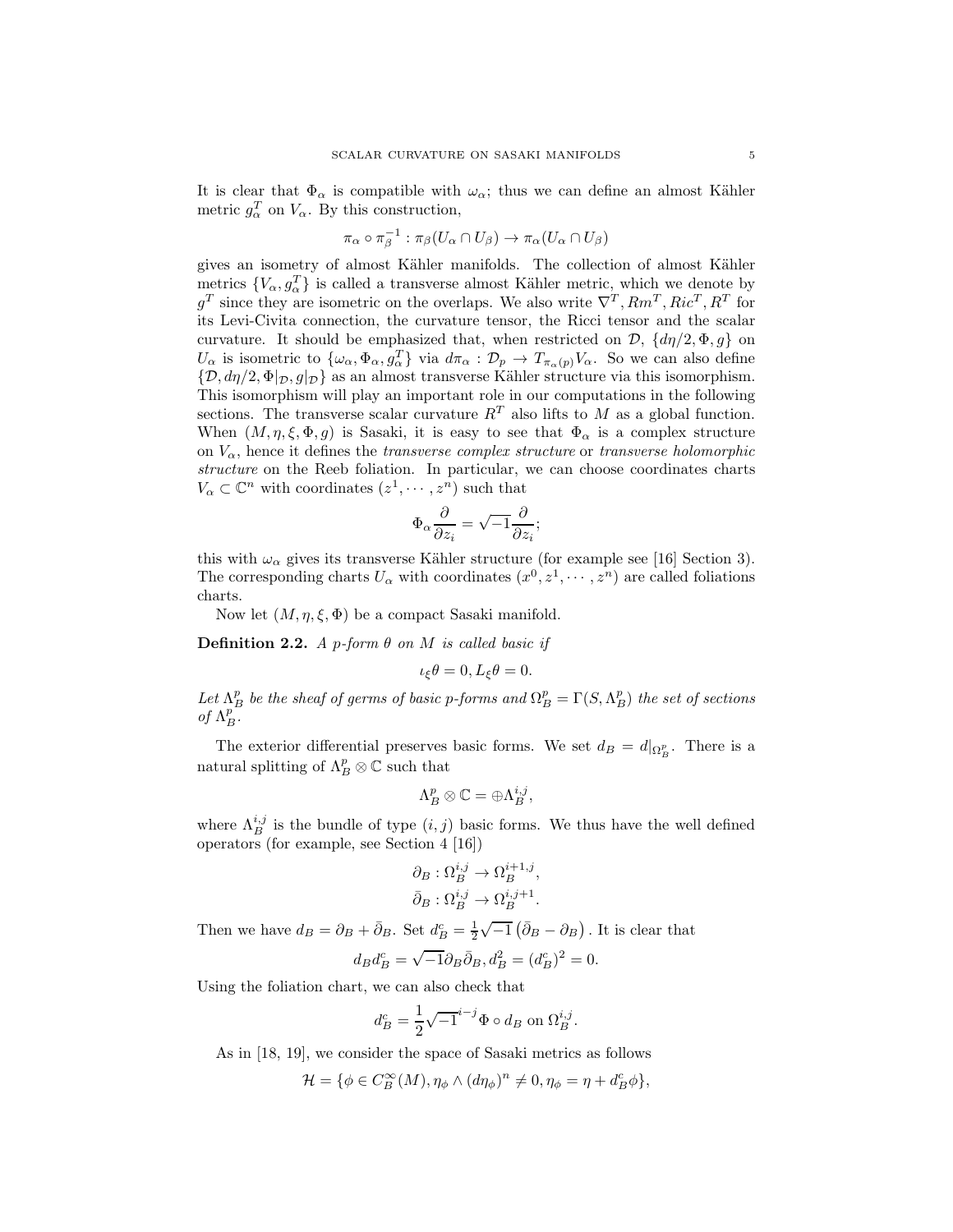which can be viewed as an analogue of the space of Kähler metrics in a fixed Kähler class studied in [23, 29, 9]. For any  $\phi \in \mathcal{H}$ , we can define a new Sasaki metric  $(\eta_{\phi}, \xi, \Phi_{\phi}, g_{\phi})$  with the same Reeb vector field  $\xi$  such that

$$
\eta_{\phi} = \eta + d_B^c \phi, \Phi_{\phi} = \Phi - \xi \otimes d_B^c \phi \circ \Phi.
$$

Note that D varies and the K-contact structure  $\Phi_{\phi}$  varies when  $\phi$  varies but  $(\eta_{\phi}, \xi, \Phi_{\phi}, g_{\phi})$  has the same transverse holomorphic structure as  $(\eta, \xi, \Phi, g)$  (Prop. 4.1 in [16], [1]); for example, we have the relation when  $\phi$  varies,

$$
\Phi \circ d_B = \Phi_{\phi} \circ d_B.
$$

On the contrary, if  $(\tilde{\eta}, \xi, \tilde{\Phi}, \tilde{g})$  is another Sasaki structure with the same Reeb vector field  $\xi$  and the same transverse Kähler structure, then there exists a unique function  $\phi \in \mathcal{H}$  up to addition of a constant (e.g. [13]) such that

$$
d\tilde{\eta} = d\eta_{\phi} = d\eta + \sqrt{-1}\partial\bar{\partial}\phi.
$$

We shall denote this set by  $\mathcal{S}(\xi, \bar{J})$  as in [2], where  $\bar{J}$  denotes a fixed transverse homomorphic structure on  $\nu(\mathcal{F}_{\xi})$ . Note that  $\tilde{\eta}$  does not have to be  $\eta_{\phi}$ , but the transverse geometry of  $\tilde{g}$  is determined by  $d\tilde{\eta}, \bar{J}$ . Hence  $\mathcal{S}(\xi, \bar{J})$  can be viewed as the analogue of the set of Kähler metrics in a fixed Kähler class. Boyer-Galicki-Simanca [2, 3] proposed to seek the extremal Sasaki metrics to represent  $\mathcal{S}(\xi, \bar{J})$ , by extending Calabi's extremal problem to Sasaki geometry (see [16] also). A metric is called *a transverse extremal Kähler metric*. To seek an extremal metric in  $\mathcal{S}(\xi, \bar{J})$ is then reduced to find a function  $\phi \in \mathcal{H}$  such that the Sasaki metric  $(\eta_{\phi}, \xi, \Phi_{\phi}, g_{\phi})$ is transverse extremal.

We conclude this section with the following proposition, which will be used in the following sections. Let  $(M, g)$  be a Sasaki metric and  $g<sup>T</sup>$  be its transverse Kähler metric. Let  $U_{\alpha}$ ,  $(x^0, z^1, \dots, z^n)$  be a foliation chart and  $\pi_{\alpha}: U_{\alpha} \to V_{\alpha}$  such that

$$
d\pi_{\alpha}: D_p \to T_{\pi_{\alpha}(p)}V_{\alpha}.
$$

Let

$$
g_{i\bar{j}}^T = g^T \left( \frac{\partial}{\partial z_i}, \frac{\partial}{\partial \bar{z}_j} \right)
$$

and  $g_T^{i\bar{j}}$  be its inverse. It is clear that, for a basic function  $\phi$ ,

$$
\triangle^T \phi = g_T^{i\bar{j}} \frac{\partial^2 \phi}{\partial z_i \partial \bar{z}_j}
$$

lifts to M hence defines a function on M. Let  $\phi, \psi$  be basic functions, then  $d\pi_{\alpha}(\nabla \phi) = \nabla^T \phi$  and we have

$$
(d_B \phi, d_B \psi)_g = (\nabla \phi, \nabla \psi)_g = (\nabla^T \phi, \nabla^T \psi)_{g^T}.
$$

It is also clear that for a basic function  $\phi$ ,

$$
\triangle^T \phi = \triangle \phi.
$$

## 3. The Space of Sasaki Metrics as a Symmetric Space

In this section we show that  $H$  is an infinite-dimensional symmetric space, as in Kähler setting [23, 29, 9]. It can be viewed as the negatively curved dual space of  $\mathcal{G}$ , see [9] for the Kähler setting.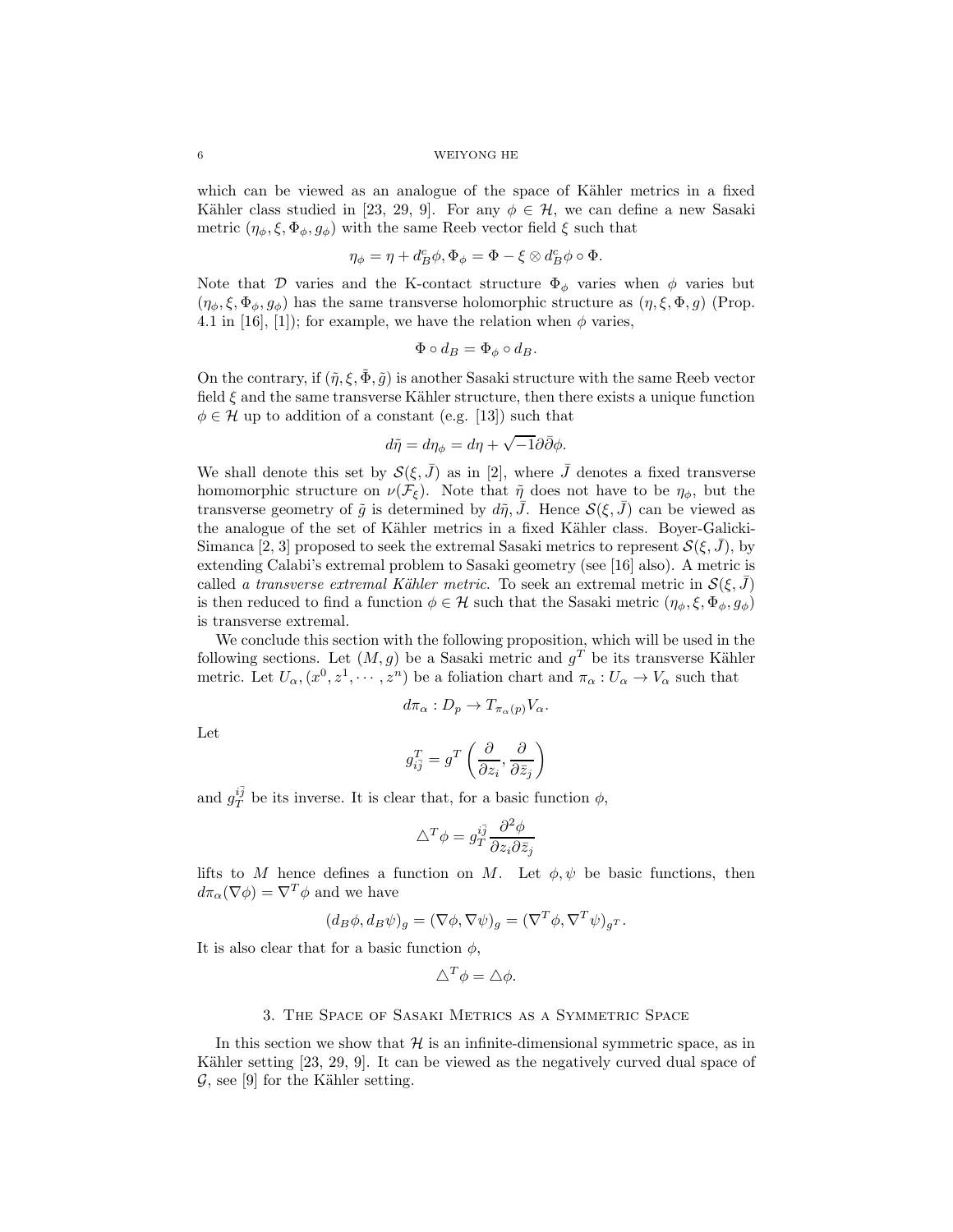Let  $(M, \xi, \eta, \Phi)$  be a compact Sasaki manifold. We shall briefly recall the geometric structure on H introduced in [18]. For any  $\phi \in \mathcal{H}$ , we can define a metric on  $T_{\phi} \mathcal{H}$ 

$$
\langle \psi_1, \psi_2 \rangle_{\phi} = \int_M \psi_1 \psi_2 d\mu_{\phi}, \forall \psi_1, \psi_2 \in T\mathcal{H},
$$

where  $d\mu_{\phi} = (2^n n!)^{-1} \eta_{\phi} \wedge (d\eta_{\phi})^n$  is the volume form determined by  $g_{\phi}$ . If  $\phi(t)$ :  $[0, 1] \rightarrow \mathcal{H}$  is a path, the geodesic equation can be written as

$$
\ddot{\phi} - \frac{1}{4} |d_B \dot{\phi}|^2_{\phi} = 0.
$$

Thus  $\psi(t)$  is a field of tangent vectors along the path  $\phi(t) \in \mathcal{H}$ , the covariant derivative along the path is given by

$$
D_{\dot{\phi}}\psi = \frac{d}{dt}\psi - \frac{1}{4}(d_B\dot{\phi}, d_B\psi)_{\phi}.
$$

Guan-Zhang proved [18] that this connection is torsion free and compatible with the metric

$$
\frac{d}{dt} \|\psi\|_{\phi}^{2} = 2\langle D_{t}\psi, \psi \rangle;
$$

They also proved that the corresponding sectional curvature of  $H$  is nonpositive and there is a Riemannian decomposition

$$
\mathcal{H}=\mathcal{H}_0\times\mathbb{R},
$$

where  $\mathcal{H}_0 = \mathcal{H}/\mathbb{R}$ .

Theorem 3.1. H *is an infinite dimensional symmetric space; the curvature of the connection* D *is covariant constant.* At a point  $\phi \in \mathcal{H}$  the curvature is given by

$$
R_{\phi}(\psi_1, \psi_2)\psi_3 = -\frac{1}{16}\{\{\psi_1, \psi_2\}_{\phi}, \psi_3\}_{\phi},
$$

*where*  $\{\ ,\ \}_\phi$  *is the Possion bracket on*  $C_B^{\infty}(M)$  *induced by the contact form*  $\eta_\phi$ *.* 

*Proof.* First we observe that  $(M, \eta_\phi)$  are all equivalent as contact structures. Let  $\phi(t)$  be a path starting at 0 in H and consider the t dependent vector field

$$
X_t = -\frac{1}{4} \nabla_{g(t)} \dot{\phi},
$$

where  $g(t)$  is the metric determined by  $(M, \xi, \eta(t), \Phi(t))$ . Let  $f_t : M \to M$  be the 1-parameter family of diffeomorphisms obtained by integrating  $X(t)$  with  $f_0 = 1_M$ . Then we compute that

$$
\frac{d}{dt}\left(f_t^*\eta(t)\right) = f_t^*\left(L_{X_t}\eta(t) + \frac{d}{dt}\eta(t)\right)
$$

For any t,  $d\phi(t)(\xi) = 0$ , we get that  $d\dot{\phi}(\xi) = 0$ . Hence  $\langle \xi, \nabla_{g(t)} \dot{\phi} \rangle_{g(t)} = 0$ . This implies that  $X_t \in \mathcal{D}(t) = \ker(\eta(t))$ . So we can compute

$$
L_{X_t}\eta(t) = \iota_{X_t}d\eta(t) + d(\iota_{X_t}\eta(t)) = \iota_{X_t}d\eta(t).
$$

For each t fixed and  $Y \in TM$ ,

$$
\iota_{X_t} d\eta(t)(Y) = d\eta(t)(X_t, Y) = -2\langle X_t, \Phi(t)Y \rangle_{g(t)} = \frac{1}{2} \langle \nabla \dot{\phi}, \Phi(t)Y \rangle
$$
  
= 
$$
\frac{1}{2} d_B \dot{\phi}(\Phi(t)Y) = -\frac{1}{2} (\Phi(t) \circ d_B) \dot{\phi}(Y) = -d_B^c \dot{\phi}(Y).
$$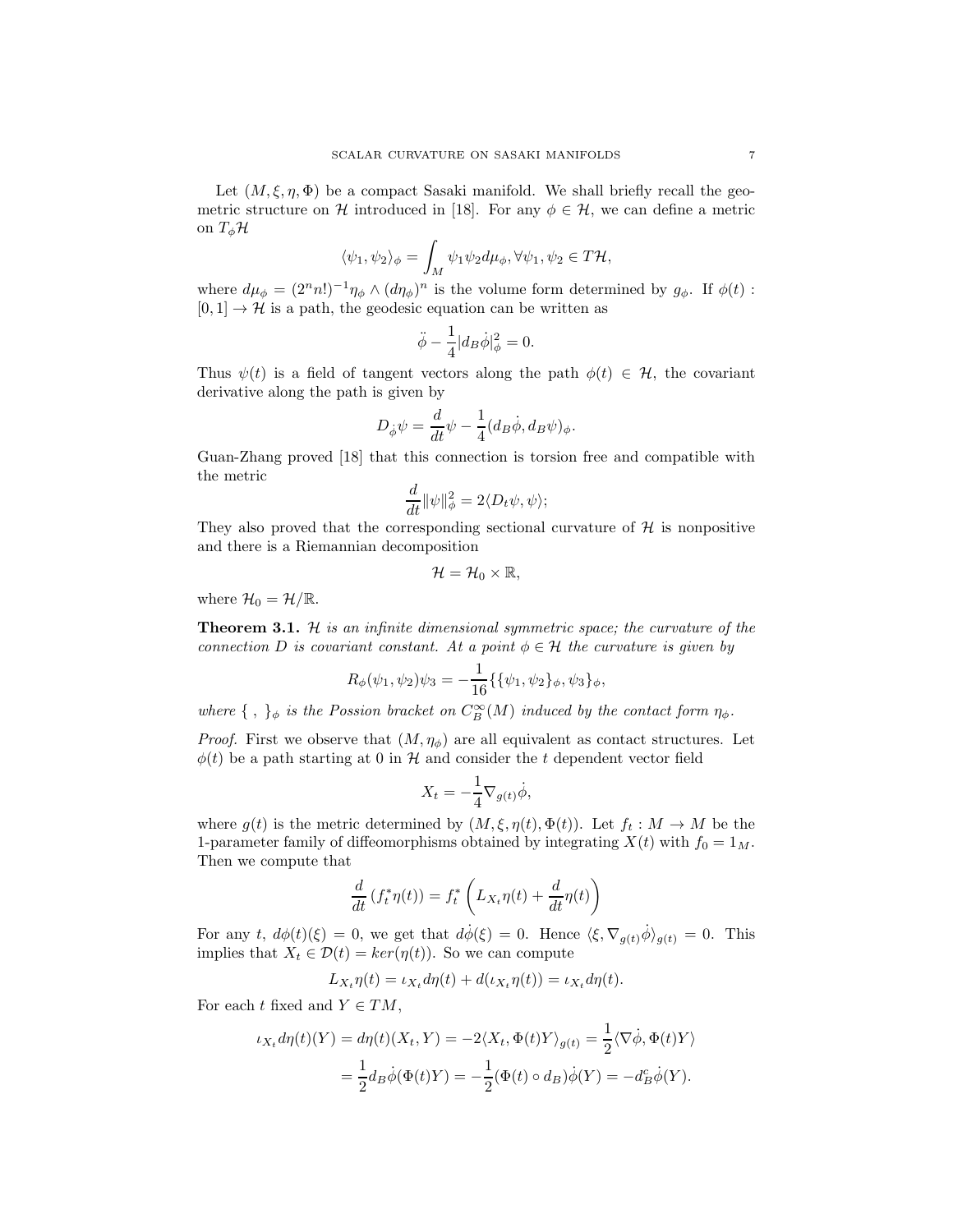On the other hand, the *t*-derivative of  $\eta(t)$  is  $d_B^c \dot{\phi}$ . So we have

$$
\frac{d}{dt}f_t^*(\eta(t)) = f_t^*\left(L_{X_t}\eta(t) + \frac{d}{dt}\eta(t)\right) = 0,
$$

i.e. the diffeomorphism  $f_t$  gives the desired contactomorphism from  $(M, \eta_0)$  to  $(M, \eta(t))$ . Now let  $\mathcal{Y} \subset \mathcal{H} \times Diff(M)$  be the set of pairs  $(\phi, f)$  such that  $f^*\eta_{\phi} = \eta$ . This is a principal bundle over  $H$  with structure group  $G$ . Then the discussion above shows that the connection D on the tangent space of H is induced from a  $\mathcal G$ connection on  $\mathcal{Y} \to \mathcal{H}$  via the action of  $\mathcal{G}$  on  $C^{\infty}_B(M)$ ; that is, we have a connection preserving bundle isomorphism

$$
T\mathcal{H}=\mathcal{Y}\times_{\mathcal{G}}C^{\infty}_B(M).
$$

And the connection D is compatible with the metric since the  $L^2$  norm on  $C^{\infty}_B(M)$ is G invariant. Now we compute the curvature tensor of  $H$ . To do this we consider a 2-parameter family  $\phi(s,t)$  in H, and a vector field  $\psi(s,t)$  along  $\phi(s,t)$ . We denote s and t derivatives by suffixes  $\phi_s, \phi_t$  etc. The curvature is given by

$$
R_{\phi}(\phi_s, \phi_t)\psi = (D_s D_t - D_t D_s)\psi.
$$

It is clear that  $R(\phi_s, \phi_t)\psi$  is linear in  $\phi, \psi$ . It is also clear that all functions involved are basic functions. Hence we can do computation by using the transverse Kähler structure defined by  $\{\mathcal{D}_{\phi}, \eta_{\phi}, \Phi_{\phi}, g_{\phi}\}\$ . We can write, for example, in a foliation chart  $U_{\alpha} \subset M$ ,

$$
(d_B \psi_1, d_B \psi_2)_{\phi} = (\nabla^T \psi_1, \nabla^T \psi_2)_{g^T},
$$

where  $\nabla^T$  is the Levi-Civita connection of the transverse Kähler metric  $g^T$  defined by  $\{\mathcal{D}_{\phi}, \eta_{\phi}, \Phi_{\phi}, g_{\phi}\}\$ . We also consider the projection  $\pi_{\alpha}: U_{\alpha} \to V_{\alpha}$  and the corresponding complex structure on  $V_{\alpha}$  is denoted as  $\Phi_{\phi}^{\alpha}$ .

Expanding out, we compute

$$
(3.1)
$$

$$
4R_{\phi}(\phi_s, \phi_t)\psi = \left(\frac{\partial}{\partial t}(\nabla^T \psi, \nabla^T \phi_s)_{g^T} - \frac{\partial}{\partial s}(\nabla^T \psi, \nabla^T \phi_t)_{g^T}\right) + \left((\nabla^T \psi_s, \nabla^T \phi_t)_{g^T} - (\nabla^T \psi_t, \nabla^T \phi_s)_{g^T}\right) + \left(\nabla^T(\nabla^T \psi, \nabla^T \phi_s)_{g^T}, \nabla^T \phi_t\right)_{g^T} - \left(\nabla^T(\nabla^T \psi, \nabla^T \phi_t)_{g^T}, \nabla^T \phi_s\right)_{g^T}
$$

On the other hand, we can write the Possion bracket { , } as follows. For any  $f, h \in C_B^{\infty}(M)$ ,

$$
\{f,h\}_{\phi} = \eta_{\phi}([X_f,X_h]) = -d\eta_{\phi}(X_f,X_h) = 2(\nabla^T f, \Phi_{\phi}^{\alpha} \nabla^T h)_{g^T}.
$$

Hence we compute

(3.2) 
$$
\frac{1}{4}\{\{\phi_s,\phi_t\},\psi\}_\phi = (\nabla^T(\nabla^T\phi_s,\Phi_\phi^\alpha\nabla^T\phi_t)_{g^T},\Phi_\phi^\alpha\nabla^T\psi)_{g^T}.
$$

Now we claim that the right hand side of (3.1) coincides with the right hand side of (3.2). Note that all the quantities above are only involved with the transverse Kähler structure and we can express all these quantities in terms of the Kahler metric  $g_{\alpha}^T$  on  $V_{\alpha}$ . Hence this reduces the computations to the Kahler setting and the same argument in [9] (Page 18) can be carried over here directly without any change. The only difference is that the Kähler form of  $g_{\alpha}^T$  is  $d\eta_{\phi}/2$  while the Possion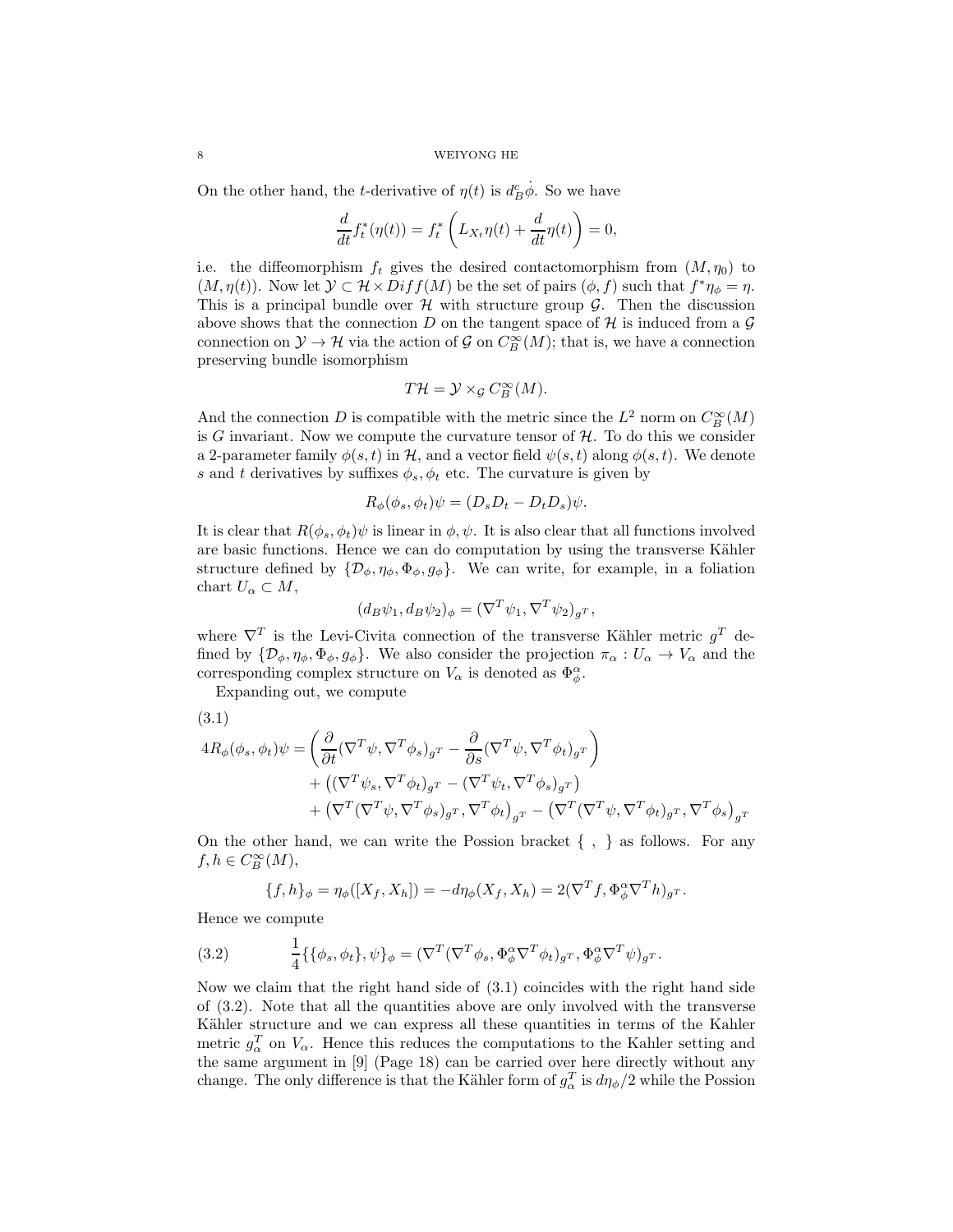bracket is defined by  $\eta_{\phi}$  and  $d\eta_{\phi}$ . So there is difference of a constant factor 4 and we get

$$
R_{\phi}(\phi_s, \phi_t)\psi = -\frac{1}{16}\{\{\phi_s, \phi_t\}_{\phi}, \psi\}_{\phi}.
$$

The expression of the curvature tensor in terms of Possion brackets shows that  $R_{\phi}$ is invariant under the action of the group  $\mathcal{G}$ ; it follows that  $R_{\phi}$  is covariant constant and hence  $\mathcal{H}$  is indeed an infinite-dimensional symmetric space. and hence  $H$  is indeed an infinite-dimensional symmetric space.

**Remark 3.2.** It is clear that the Riemannian decomposition  $\mathcal{H} = \mathcal{H}_0 \times \mathbb{R}$  corre*sponds to the Lie algebra decomposition*  $C^{\infty}_B(M) = C^{\infty}_{B,0}(M) \oplus \mathbb{R}$ *. When*  $(M, \xi, \eta)$ *is quasiregular, then* ξ *generates one parameter subgroup of* G *which lies in the center of* G *(in quasiregular case, the orbits of* ξ *are compact, hence are all circles, then* ξ *generates a circle action on* M *which preserves* η*), then we have the group isomorphism*

$$
\mathcal{G} \approx \mathcal{G}/S^1 \times S^1,
$$

*which corresponds the Lie algebra decomposition*  $C^{\infty}_B(M) = C^{\infty}_{B,0}(M) \oplus \mathbb{R}$ .

# 4. Transverse Scalar Curvature as a Moment Map

In this section we show that the transverse scalar curvature of a Sasaki metric is a moment map with respect to the strict contactomorphism group  $\mathcal{G}$ . When  $(V, \omega)$ is a symplectic manifold and let  $\mathcal J$  be the space of almost complex structures which are compatible with  $\omega$ . Then scalar curvature  $R : \mathcal{J} \to C^{\infty}(M)$  is a moment map of symplectomorphism group of  $(V, \omega)$  which acts on  $\mathcal{J}$  [14, 9]. This point of view of moment map can be carried over to Sasaki geometry with only slight modification.

First let us recall the definition of a moment map. Let  $(V, \omega)$  be a symplectic manifold with a symplectic form  $\omega$ . Suppose that a Lie group G acts on V via symplectomorphisms. Let  $\mathfrak g$  be the Lie algebra of G. Then any  $\zeta \in \mathfrak g$  induces a one-parameter subgroup  $\{\phi(t)\}\$ in G, and  $\{\phi(t)\}\$ induces a vector field  $X_{\zeta}$  on V since G acts on V. A moment map for the G-action on  $(V, \omega)$  is a map  $\mu : V \to \mathfrak{g}^*$ such that

$$
d\langle \mu, \zeta \rangle = \iota_{X_{\zeta}} \omega.
$$

Here  $\langle \mu, \zeta \rangle$  is the function from V to R defined by  $\langle \mu, \zeta \rangle(x) = \langle \mu(x), \zeta \rangle$ . We also require that the moment map  $\mu$  is G-equivariant with respect to the co-adjoint action of  $G$  on  $\mathfrak{g}^*$ .

Consider a compact contact manifold  $(M^{2n+1}, \eta)$ . Let K be the space of Kcontact-complex structures on M which are compatible with  $\eta$ ; we shall assume K is not empty. We shall show that the space  $K$  can be endowed with the structure of an infinite-dimensional Kähler manifold. Let  $\mathcal G$  be the strict contactomorphism group which preserves the contact form  $\eta$ . Then  $\mathcal G$  acts on  $\mathcal K$  via

$$
(f, \Phi) \to f_*^{-1} \Phi f_*.
$$

For simplicity we consider  $\Phi \in \mathcal{K}$  is integrable. Let  $\mathcal{K}_{int} \subset \mathcal{K}$  defined as

$$
\mathcal{K}_{int} = \{ \Phi \in \mathcal{K} : \Phi \text{ is integrable} \}.
$$

We assume  $\mathcal{K}_{int}$  is not empty. We want to identify a moment map for the action of G on  $\mathcal{K}_{int}$ . For each  $\Phi \in \mathcal{K}_{int}$ ,  $(M, \eta, \Phi)$  defines a Sasaki metric g, and let  $\{\mathcal{D}, \frac{1}{2}d\eta, \Phi|_{\mathcal{D}}\}$  be its transverse Kähler metric. We have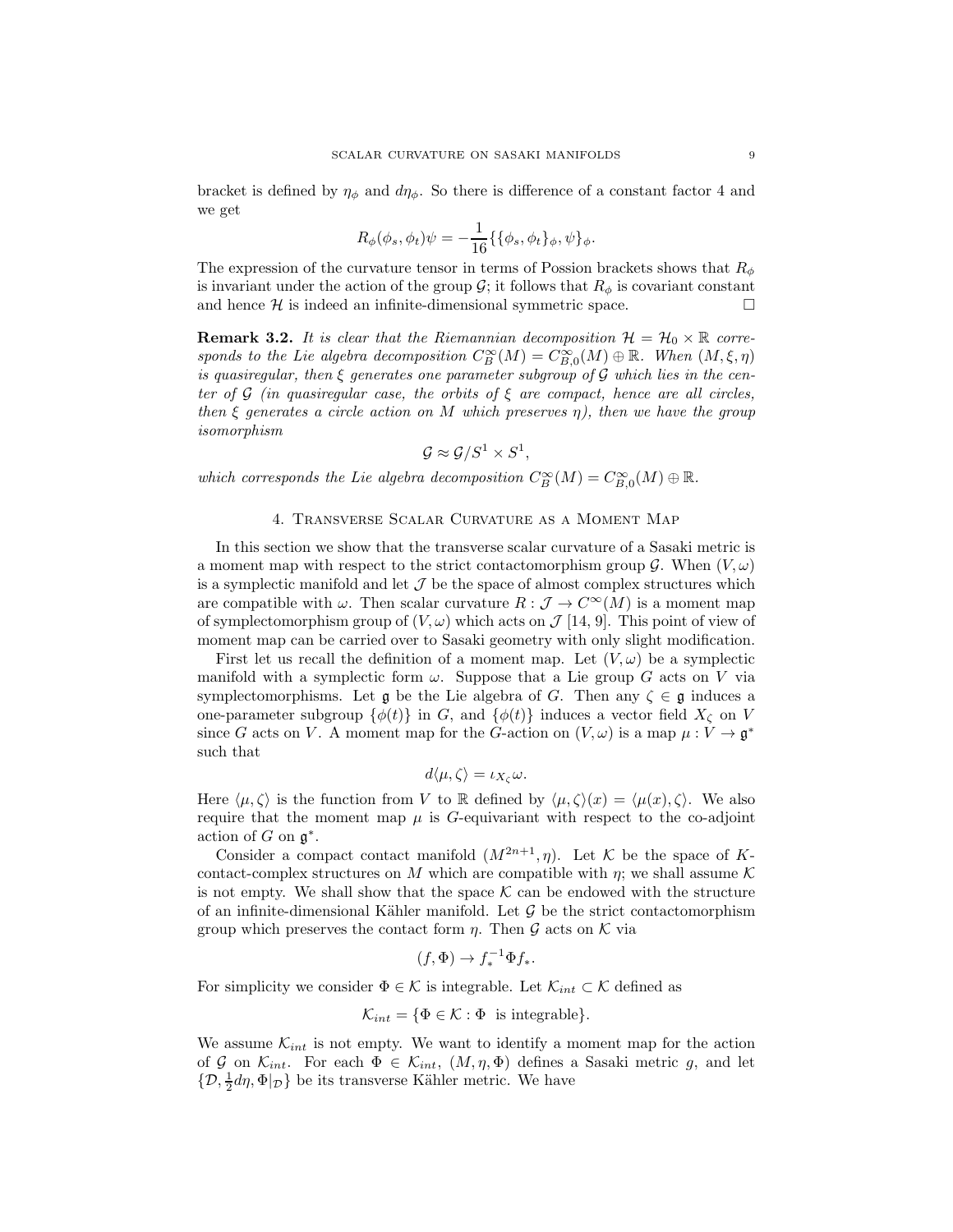**Theorem 4.1.** The map  $\Phi \to R^T(\Phi)$  is an equivariant moment map for the G*action on*  $\mathcal{K}_{int}$ *, under the natural pairing:* 

$$
(R^T, H) \to \int_M R^T H d\mu_\eta.
$$

First observe that

$$
T_K\mathcal{K} = \{A:TM \to TM; A\xi = 0, L_{\xi}A = 0, A\Phi + \Phi A = 0, d\eta(\Phi A \cdot, \cdot) + d\eta(\cdot, \Phi A \cdot) = 0\}.
$$

Note that if  $A \in T_K \mathcal{K}$ , then  $\Phi A \in T_K \mathcal{K}$ ; hence we can define a natural almost structure  $J_K : T_K \mathcal{K} \to T_K \mathcal{K}$  on  $\mathcal{K}$  such that

$$
J_{\mathcal{K}}A = \Phi A.
$$

We can define a natural metric on K. For any  $A \in T_K\mathcal{K}$ , we can identify A with

$$
A(X,Y) = g_{\Phi}(AX,Y), X, Y \in TM.
$$

It is clear that A is anti- $\Phi$  invariant and symmetric. We can identify A with a section of  $T^*M \otimes T^*M$ . The metric  $g_{\Phi}$  induces a metric on  $T^*M \otimes T^*M$ . So we can define a metric on  $T_{\Phi} \mathcal{K}$  by integration over M,

$$
g_{\mathcal{K}}(A, B) = \int_M \langle A, B \rangle_{g_{\Phi}} d\mu.
$$

For  $p \in M$ , if  $\mathcal{D}_p = span\{e_i : 1 \leq i \leq 2n\}$ , and  $A_p : \mathcal{D}_p \to \mathcal{D}_p$  such that  $A_p e_i =$  $A_i^j e_j$ . Then  $\langle A, B \rangle_p = trace(A_p B_p) = A_i^j B_j^i$ . It is clear that  $g_{\mathcal{K}}$  is compatible with  $J_{\mathcal{K}}$ ; hence it defines an Hermitian metric on  $\mathcal{K}$ . As in the (almost) Kähler setting,  $(\mathcal{K}, g_{\mathcal{K}}, J_{\mathcal{K}})$  induces a natural Kähler structure on  $\mathcal{K}$ .

**Proposition 4.2.**  $(\mathcal{K}, g_{\mathcal{K}}, J_{\mathcal{K}})$  *is Kähler and*  $\mathcal{K}_{int}$  *is an analytic submanifold.* 

Note that  $\Phi \in \mathcal{K}$  can be identified as an almost complex structure on D which is invariant under the action generated by  $\xi$ , hence K can be viewed the space of sections of a fibre bundle on  $M$  with fibre the complex homogeneous space  $Sp(2n,\mathbb{R})/U(n)$ . Then K inherits a complex structure from that of the fibre. Indeed, there is a global holomorphic coordinate chart if we use the ball model of the Siegel upper half space in the usual way, see [14] Theorem 4.2 and [9] for more details.

Now we are in the position to prove Theorem 4.1.

*Proof.* Fix a K-contact-complex structure  $\Phi \in \mathcal{K}_{int}$ ; let

$$
\mathcal{P}: C^{\infty}_B(M) \rightarrow \Gamma(T\mathcal{K})
$$

be the operator representing the infinitesimal action of  $\mathcal G$  on  $\mathcal K_{int}$  and

$$
\mathcal{Q}:\Gamma(T\mathcal{K})\to C_B^\infty(M)
$$

be the operator which represents the derivative of  $\Phi \to R^T(\Phi)$ . By the definition of a moment map we need to show that for all  $\phi \in C^{\infty}_B(M), A \in \Gamma(T\mathcal{K}),$ 

$$
g_{\mathcal{K}}(J_{\mathcal{K}}\mathcal{P}(\phi),A)=\langle\phi,\mathcal{Q}(A)\rangle.
$$

The operator P can be factored as  $P = \mathcal{P}_2 \mathcal{P}_1$ , where  $\mathcal{P}_1$  maps  $\phi$  to the Hamiltonian vector field  $X_{\phi}$  and  $P_2$  maps a vector filed X to the infinitesimal variation given by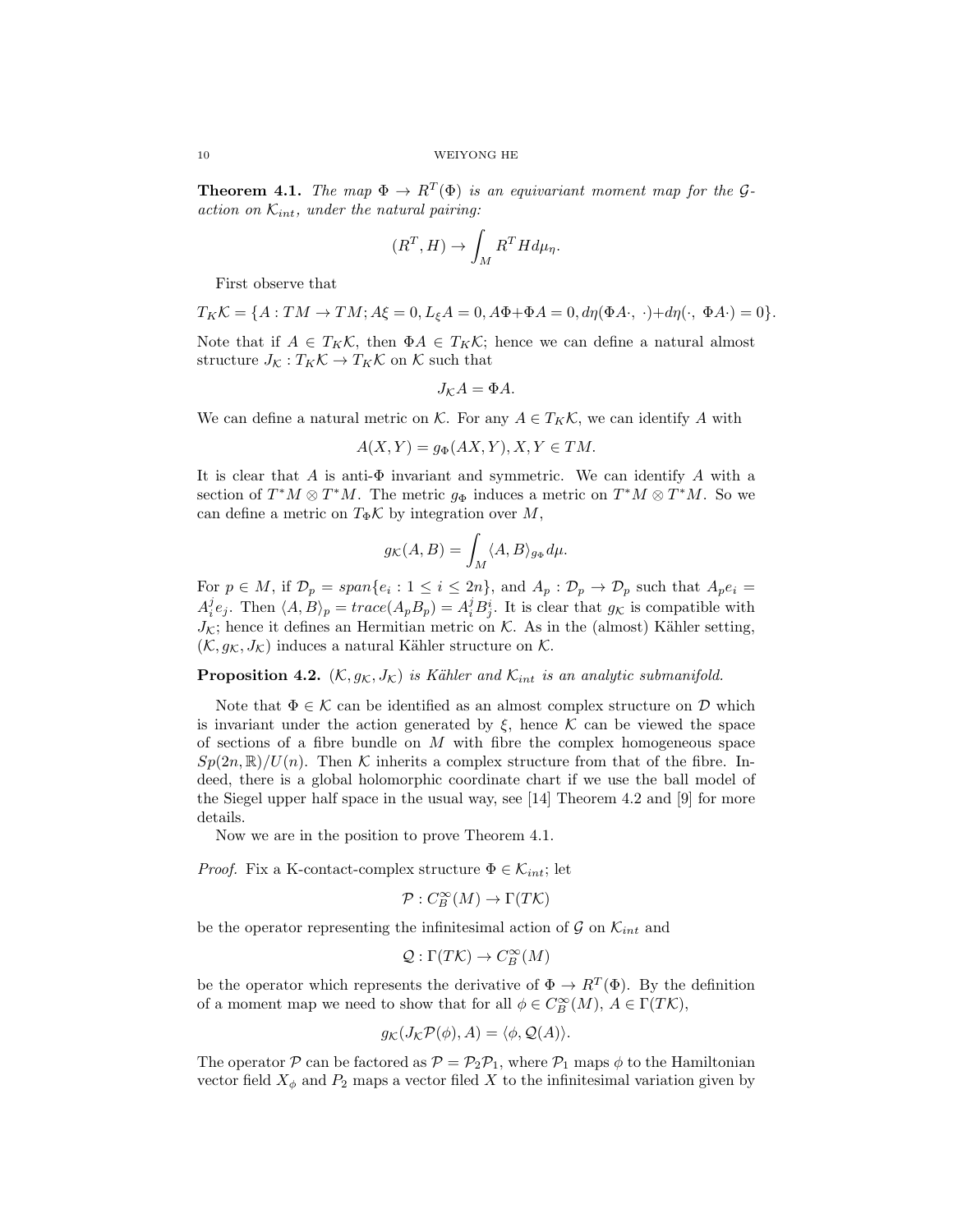the Lie derivative  $L_X\Phi$ . We choose a coordinate chart  $U_\alpha = \{(x^0, x^1, \dots, x^{2n})\}$  as in Section 2, such that

$$
\eta = dx^0 - a_i dx^i, \xi = \frac{\partial}{\partial x_0}, \mathcal{D} = span\left\{\frac{\partial}{\partial x_i} + a_i \frac{\partial}{\partial x^0}, 1 \le i \le 2n\right\}.
$$

Let  $V_{\alpha} = \{(x^1, \dots, x^{2n})\}$  such that  $\pi_{\alpha}: U_{\alpha} \to V_{\alpha}$  is a submersion. Recall  $\omega_{\alpha} =$  $d\eta/2 = (\omega_{ij}), \Phi_{\alpha} = (\Phi_i^j)$  and  $g_{\alpha}^T$  the transverse Käher structure. For simplicity we suppress  $\alpha$  and write  $g_{\alpha}^T = (g_{ij}) = (\omega_{ik} \Phi_j^k), 1 \le i, j \le 2n$ . It is clear that on  $U_{\alpha}$ , we can write  $A = (A_i^j)$  for some functions  $A_i^j$  independent of  $x^0$ , as we have discussed in Section 2. Hence we can define  $A_{\alpha}$  on  $V_{\alpha}$ , which we still denote as  $A_{\alpha} = (A_i^j)$ . Note that all quantities involved in the computations can be written locally on  $V_{\alpha}$  and we have the isometry of  $\{D, \frac{1}{2}d\eta, \Phi|_{\mathcal{D}}\}$  with  $g^T$ . So we can do all (local) computations on  $V_{\alpha}$ . Since  $\iota_{X_{\phi}} d\eta = -d\phi$ , we have

$$
\omega\left(X_{\phi}, \frac{\partial}{\partial x_j}\right) = -\frac{1}{2} \frac{\partial \phi}{\partial x_j}.
$$

It follows that

$$
X_{\phi} = X^{i} \frac{\partial}{\partial x_{i}} = -\frac{1}{2} \Phi_{k}^{j} g^{ki} \frac{\partial \phi}{\partial x_{j}}.
$$

Suppose that

$$
L_{X_{\phi}}\Phi = B_j^i \frac{\partial}{\partial x_i} \otimes dx_j;
$$

then we have

$$
B_j^i \frac{\partial}{\partial x_i} = L_{X_{\phi}} \Phi \left( \frac{\partial}{\partial x_j} \right) = L_{X_{\phi}} \left( \Phi \frac{\partial}{\partial x_j} \right) - \Phi \left( L_{X_{\phi}} \frac{\partial}{\partial x_j} \right).
$$

Hence

$$
B_j^i = \frac{1}{2} \Phi_j^k \Phi_l^p g^{li} \phi_{kp} - \frac{1}{2} \Phi_k^i g^{kl} \Phi_l^p \phi_{pj}.
$$

It follows that

$$
\mathcal{P}(\phi) = \frac{1}{2} \left( \Phi_i^k \Phi_j^l \phi_{kl} - \phi_{ij} \right).
$$

We can then compute the pairing

$$
g_{\mathcal{K}}(J_{\mathcal{K}}\mathcal{P}(\phi),A)=-\int_M \langle \mathcal{P}(\phi), J_{\mathcal{K}}A\rangle d\mu = \int_M g^{jk}g^{pl}\Phi_p^i\phi_{ij}A_{kl}d\mu,
$$

where  $A_{ij} = g_{ik} A_j^k$ ,  $1 \le i, j, k, l, p \le 2n$ . Now we compute  $\mathcal{Q}(A)$ . Since  $(\delta g^T)_{ij} =$  $\omega_{ik}A_j^k = \Phi_i^k A_{kj}$ , the well-known formula of the variation of the scalar curvature  $R^T$  is given by

$$
\delta R^T = -2g^{ij}g^{kl} \left(\delta g\right)_{il} R_{jk}^T + g^{ik}g^{jl} \left(\delta g^T\right)_{ij,kl} - g^{ij}g^{kl} \left(\delta g^T\right)_{ij,kl}.
$$

Note that the metric  $g^T$  and the Ricci curvature  $R_{ij}^T$  are  $\Phi$ -invariant and A is anti Φ-invariant, we can get that

$$
g^{ij}g^{kl} (\delta g^T)_{il} R_{jk}^T = 0, g^{ij} (\delta g^T)_{ij} = 0.
$$

It follows that

$$
Q(A) = \delta R^{T} = g^{ik} g^{jl} (\delta g^{T})_{ij,kl} = g^{ik} g^{jl} (\Phi_{i}^{p} A_{pj})_{,kl}.
$$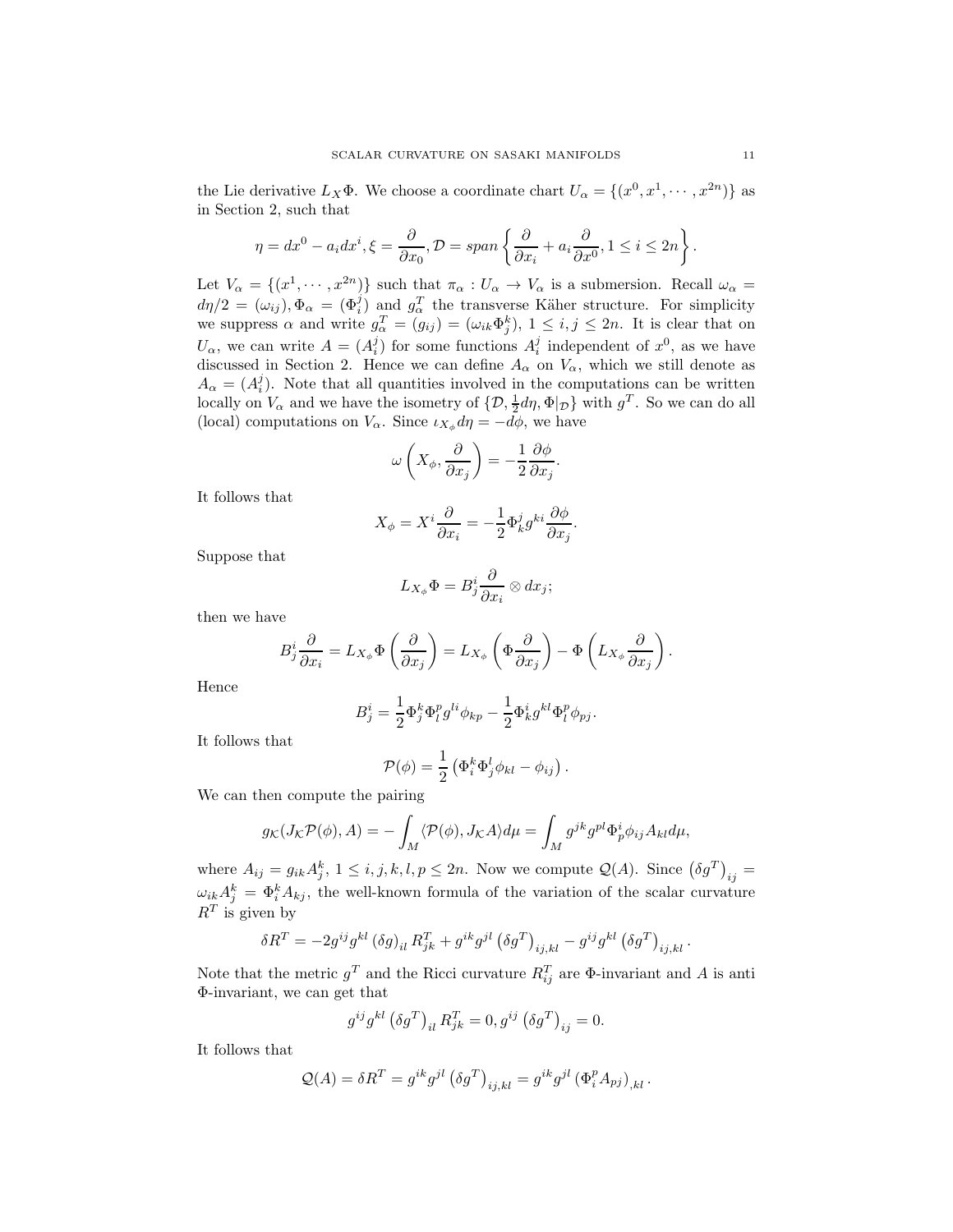We can compute, integration by parts,

$$
\langle \phi, \mathcal{Q}(A) \rangle = \int_M \phi g^{ik} g^{jl} \left( \Phi_i^p A_{pj} \right)_{,kl} d\mu = \int_M g^{ik} g^{jl} \Phi_i^p \phi_{kl} A_{pj} d\mu.
$$

The integration by parts above can be justified as in Proposition 4.5 [20], by noting that all the integrands involved are basic, namely, are invariant under the group action generated by  $\xi$ . Hence we get the desired equality

$$
g_{\mathcal{K}}(J_{\mathcal{K}}\mathcal{P}(\phi), A) = \langle \phi, \mathcal{Q}(A) \rangle.
$$

Remark 4.3. *The similar results should hold for* K*, the space of* K*-contact complex structures which are compatible with a fixed contact form. One should consider the transverse Hermitian scalar curvature defined by the almost transverse Kähler structure, but have to take the Nijenhuis tensor into account, as in* [9] *for the almost K¨ahler setting. We shall assume integrability for simplicity.*

# 5. Canonical Metrics in Sasaki Geometry

Calabi's extremal metric problem  $[4, 5]$  in Kähler geometry are closely related to the geometry of the space of Kähler metrics and the space of complex structures which are compatible with a fixed Kähler form. We refer the reader to the papers of S.K. Donaldson [8, 9] for details. Calabi's extremal problem can also be extended to Sasaki geometry, see [2, 3] for example.

We have seen that the standard picture in [8, 9] can be applied to Sasaki geometry; hence canonical metric problems in Sasaki geometry are also closely related to the geometry of H and K. We shall roughly repeat the picture described in [8, 9] for Sasaki context as follows.

If  $(V, \omega, J)$  is a Kähler manifold and assume there is an action of a compact connected group G on V which preserves the Kähler structure. Let  $\mu$  be the corresponding moment map. This induces a holomorphic action of the complexified group  $G^{\mathbb{C}}$ . Then the Kempf-Ness theorem relates the complex quotient by  $G^{\mathbb{C}}$  to the symplectic reduction by  $G$  ([12]).

Now let  $(M, \eta, \xi)$  be a Sasaki manifold. The strict contactomorphism group  $\mathcal G$ acts on the Kähler manifold  $\mathcal{K}^{int}$  as holomorphic isometries, and the transverse scalar curvature  $R^T: \mathcal{K}^{int} \to C_B^{\infty}(M)$  is an equivariant moment map of G-action on  $\mathcal{K}^{int}$ . Let  $m = R^T - \underline{R}$ , where  $\underline{R}$  is the average of the transverse scalar curvature, depending only on the basic class  $[d\eta]_B$ . Then  $m : \mathcal{K}^{int} \to C_B^{\infty}(M)$  is also a moment map of  $G$ . If there is a *complexification* group  $G^c$  of  $G$ , then by the *standard picture*, a constant transverse scalar curvature metric, which is a zero point of the moment map  $m$ , corresponds to a stable complex orbit of  $\mathcal{G}^c$  action and we expect the identification

$$
K_s^{int}/\mathcal{G}^c = m^{-1}(0)/\mathcal{G}.
$$

In general,  $\mathcal{G}^c$  might not exist. However we can complexify the Lie algebra of  $\mathcal{G}$ and it acts on  $\mathcal{K}^{int}$  automatically since  $\mathcal{K}^{int}$  is a complex manifold. At each point  $\Phi \in \mathcal{K}^{int}$  we get a subspace of  $T_{\Phi} \mathcal{K}^{int}$  spanned by this complexification action and these subspaces form an integrable, holomorphic distribution on  $\mathcal{K}^{int}$ . Thus we get a distribution of  $\mathcal{K}^{int}$  which plays the role of the complex orbits. By definition, the infinitesimal action of  $\phi$  on  $\mathcal{K}^{int}$  is given by  $L_{X_{\phi}}\Phi$  for any  $\Phi \in T_{\Phi}\mathcal{K}^{int}$ , then the infinitesimal action of a function  $\sqrt{-1}\phi \in C_B^{\infty}(\mathcal{M})\otimes \mathbb{C}$  is  $L_{\Phi X_{\phi}}\Phi$ , the natural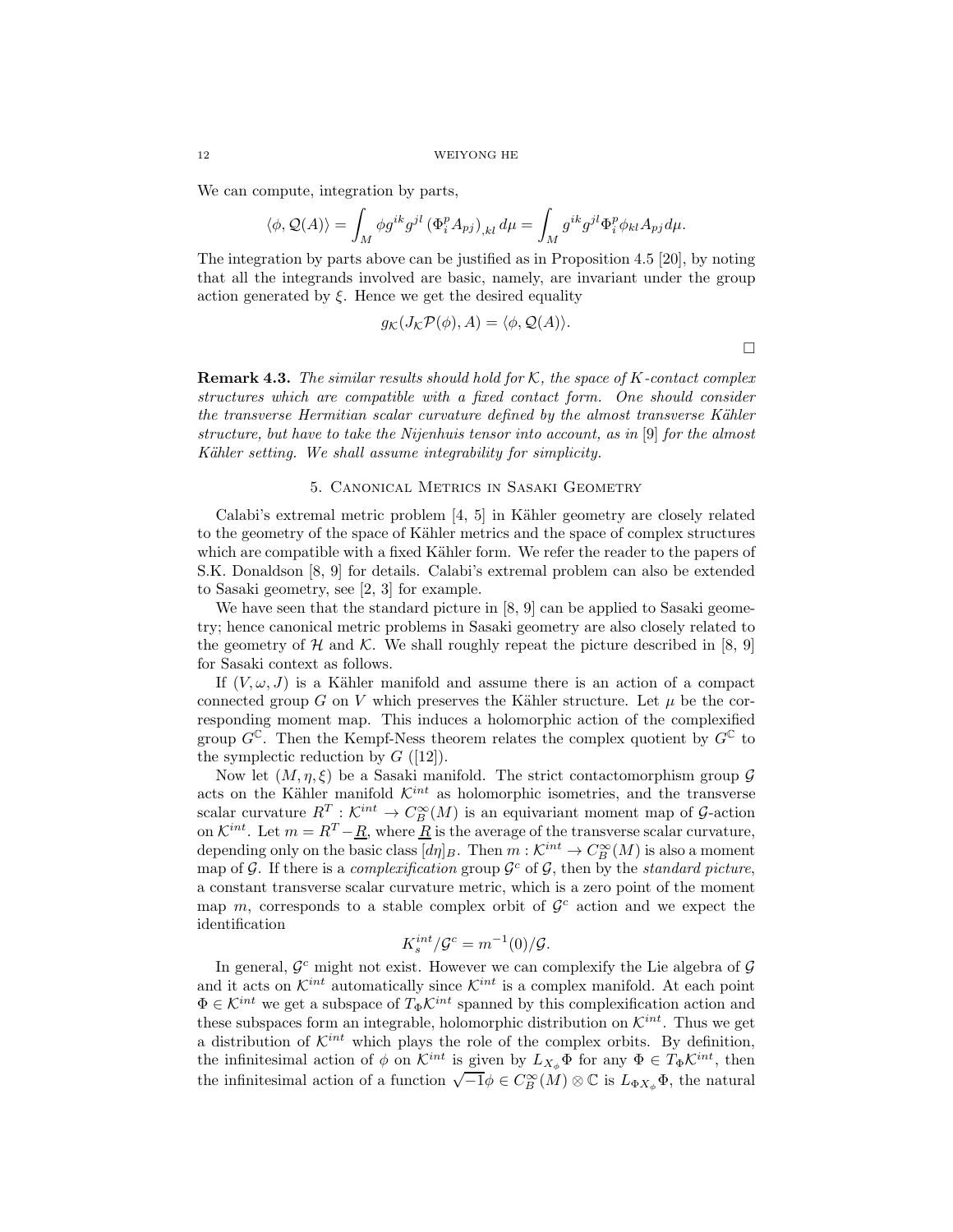action of  $\Phi X_{\phi}$  on  $\Phi$ . Thus the geometric effect of applying  $\sqrt{-1}\phi$  is the same as keeping the transverse holomorphic structure induced by  $\Phi$  fixed and varying the transverse symplectic form  $\frac{1}{2}d\eta$  to

$$
\frac{1}{2}d\tilde{\eta} = \frac{1}{2}d\eta - L_{\Phi X_{\phi}}\left(\frac{1}{2}d\eta\right) = \frac{1}{2}d\eta + \sqrt{-1}\partial\bar{\partial}\phi,
$$

which corresponds to the space of Sasaki metrics  $H$ .

We shall recall the definition of K-energy in Sasaki geometry [22, 19], which is defined on  $\mathcal H$  by specifying its variation

$$
\delta \mathcal{M} = -\int_M \delta \phi (R^T - \underline{R}) d\mu_{\phi}.
$$

A critical point of  $\mathcal M$  is a constant transverse scalar curvature and  $\mathcal M$  is convex along geodesics in  $H$  [19].

We can also ask the similar questions as in [9] regarding the existence of constant transverse scalar curvature metrics, which can be viewed as an analogue of the Hilbert criterion for stability in geometric invariant theory.

### Problem 5.1. *The following are equivalent:*

*(1). There is no critical Kähler metric in*  $H_0$ .

*(2). There is an infinite geodesic ray*  $\phi_t \in \mathcal{H}_0$ *, such that*  $t \to \infty$ *, the derivative of K-energy is less than zero along the geodesic ray*  $\phi_t$ ,

$$
\int_M \dot{\phi}(\underline{R} - R^T) d\mu_{\phi} < 0.
$$

*(3). For any point*  $\phi \in \mathcal{H}_0$  *there is a geodesic ray as in (2) starting at*  $\phi_0$ *.* 

### **REFERENCES**

- 1. C.P. Boyer, K. Galicki; Sasaki geometry, Oxford Mathematical Monographs. Oxford University Press, Oxford, 2008. xii+613 pp.
- 2. C.P. Boyer, K. Galicki, S.R. Simanca; Canonical Sasaki metrics, Comm. Math. Phys. 279 (2008), no. 3, 705–733.
- 3. C.P. Boyer, K. Galicki, S.R. Simanca; The Sasaki cone and extremal Sasaki metrics, Riemannian topology and geometric structures on manifolds, 263–290, Progr. Math., 271, Birkhuser Boston, Boston, MA, 2009.
- 4. E. Calabi; Extremal Kähler metric, in Seminar of Differential Geometry, ed. S. T. Yau, Annals of Mathematics Studies 102, Princeton University Press (1982), 259-290.
- 5. E. Cakabi; Extremal Kähler metrics II, Differential geometry and complex analysis, 95–114, Springer, Berlin, 1985.
- 6. E. Calabi, X. Chen; The space of Kähler metrics II, J. Differential Geom. 61 (2002), no. 2, 173–193.
- 7. X. Chen; The space of Kähler metrics, J. Differential Geom. 56 (2000), no. 2, 189–234.
- 8. S.K. Donaldson; Remarks on gauge theory, complex geometry and 4-manifold topology, Fields Medallists' lectures, 384–403, World Sci. Ser. 20th Century Math., 5, World Sci. Publ., River Edge, NJ, 1997.
- 9. S.K. Donaldson; Symmetric spaces, Kähler geometry and Hamiltonian dynamics. Northern California Symplectic Geometry Seminar, 13–33, Amer. Math. Soc. Transl. Ser. 2, 196, Amer. Math. Soc., Providence, RI, 1999.
- 10. S.K. Donaldson; Scalar curvature and projective embeddings. I, J. Differential Geom. 59 (2001), no. 3, 479–522.
- 11. S.K. Donaldson; Scalar curvature and stability of toric varieties, J. Differential Geom. 62 (2002), no. 2, 289–349.